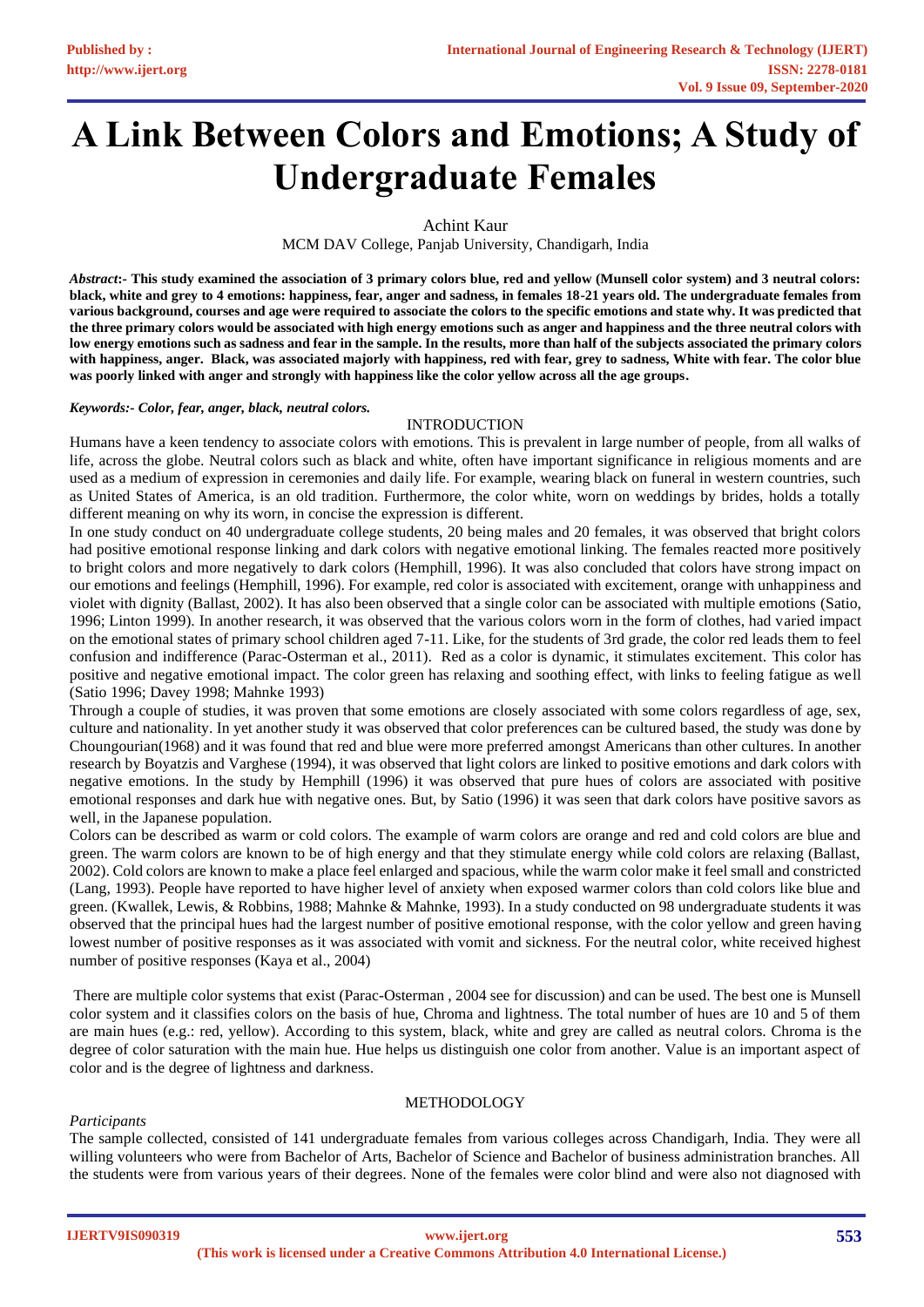any prior psychological disorders. Some females wore spectacles and had 6/6 vision with it, which they had confirmed from their doctors. Some potential candidates were removed as they were on hallucinogens drugs and drinks. The participants were from the age group of 18-21, out which 36% were 19 years old, 36.7% were 18 years old, 15.8% were 20 years old and 11.5% were 21 years old. 18 Was their average age.

#### MATERIAL

All the female participants were required to take an online color-blind test from [https://enchroma.com](https://enchroma.com/) before answering the prepared, online questionnaire. The students were then provided with an online questionnaire which showed a single color and were asked questions which were: which of the following color would you associate with this emotion? Why did you select this color for this emotion? With additional questions; Would you associate this color with happy or angry moments and events in your life? and would you associate this color to sad/pessimistic/unhappy events and moments in your life?. These questions were adapted from Boyatzis and Varghese (1994), Hemphill (1996). In the questionnaire, they were provided with the pictures(9cm-11cm) of the colors on a white background, the colors were from Munsell color system. The colors were: red(10R 3/10), blue( 10BG 1/2), white, black, yellow(7.5Y 9/10 )and grey(10YR 3/2) . There was no time limit set on the questionnaire.

#### PROCEDURE

Data was studied by using Statistical Package for Social Sciences ( SPSS) along with using descriptive statistics. All the female participants were provided with the link to the questionnaire through online media platforms such as WhatsApp, Facebook and Instagram, along with email, on their devices of choice. Before the conduction of the questionnaire they were required to conduct a test on themselves, with the link to an online color-blindness testing site namely: https://enchroma.com , which measures the ability to see a pattern based on its color. It tests with various colors, to see which colors the participants had a problem with. In the test, they viewed a series of images composed of dots with varying size and lightness. The participants were then suppose to look for a shape, such as a number or symbol, which was embedded within the dot pattern. The time limit for each image was 5 seconds and there were 9 color plates in all, taken from Ishihara color plates. In the beginning, the participants gave an online consent to be part of the research. In the instructions given before the questionnaire, they were required to settle themselves comfortably in a location where they cannot be disturbed by other family members, friends, instruments, appliances and pets etc, to conduct the questionnaire. This was done to reduce distractions, which effects the decision making in humans (Li et al., 2018). The questionnaire was predicted to take almost 5 minutes to complete, and there was no time limit set for completing the questionnaire. This was done specifically to ensure that students don't attempt questions in a hurry, give proper time to all question and carefully evaluate the options. The participants were asked to state their age and if they had been diagnosed with any prior psychological disorder, those who were, their answers were not considered for the test. The names of the students weren't exposed or announced in the results due to privacy issues. There were multiple choice questions in the questionnaire, that asked to link each of the 6 colors with one emotion from the given options and also state their reasons for why.

#### RESULTS

To study the data, we used Statistical package for Social Sciences (SPSS) soft-ware program and descriptive statistics were used to compare the data. Based on the responses from the females it was observed that 36% were 19 years old and 18 years old accounted for 36.7%. 21 years old females were only 11.5%. Our hypothesis stated that the three primary colors would be associated with high energy emotions such as anger and happiness and the three neutral colors with low energy emotions such as sadness and fear, in all age groups. According to the data, it was observed that, 57.4% students did not associate either of the colors black, white and grey with sad/ pessimistic/unhappy/fearful moments in their lives, reason being they found the color white as stylish, peaceful and color black as peppy and grey was associated with grace. For this, out of the total respondents, 42.55% were 19 years old, who refused to associate the neutral colors with such emotions and 37.5% out of 16, 21 years old gave a positive answer to the question, stating the reason that they associated the colors with death and darkness, death being the major categories of choice. Also, for this 40% of the total 18 years and 40% of 19 years old respondents gave yes as an answer. It can be concluded from the data collected, that 19 and 18 years old females are slightly more susceptible to linking unhappy events and emotions to neutral colors more than 21 years old. But, the highest number of age group that linked the neutral colors to sad/pessimistic /unhappy events and moments was 20 years old, with 47.6% voting for yes. It can be said that there is no particular pattern across the age groups that could be found, where the students associate grey, white and black with sad, fearful etc. moments and emotions such as sadness and fear.

55.6% females associated the colors blue, red and yellow, with blue being in the majority with happy/joyful /fun/angry moments and memories, because for them blue radiated vogue, style, power and charisma, with style being the majority's choice. In this 13 out of 16, 21 years old associated the primary colors with happy, chirpy etc. moments in their lives, this is twice more than the positive response they gave to the linking of the 3 neutral colors with negative and pessimistic events and moments of their lives. 36% of 18 years old answered it negatively along with 46% of all 19 years old as well. Hence, it can be concluded by reviewing the data, with the statement that 19 years old are less likely to link the primary colors with happy and angry events and moments of their lives than 21 and 18 years old and in an estimate, it can be more than 30% less likely to do so. More than 60% of the 20 years old disagree as well. there is an uneven pattern of connecting primary colors to joyful/angry/happy emotions across the 4 age groups. The 20 years old students have close values of positive linking in terms of the two previously talked about associations. By using pie charts on the data collected, it was observed that 53.2% of the females felt that the color red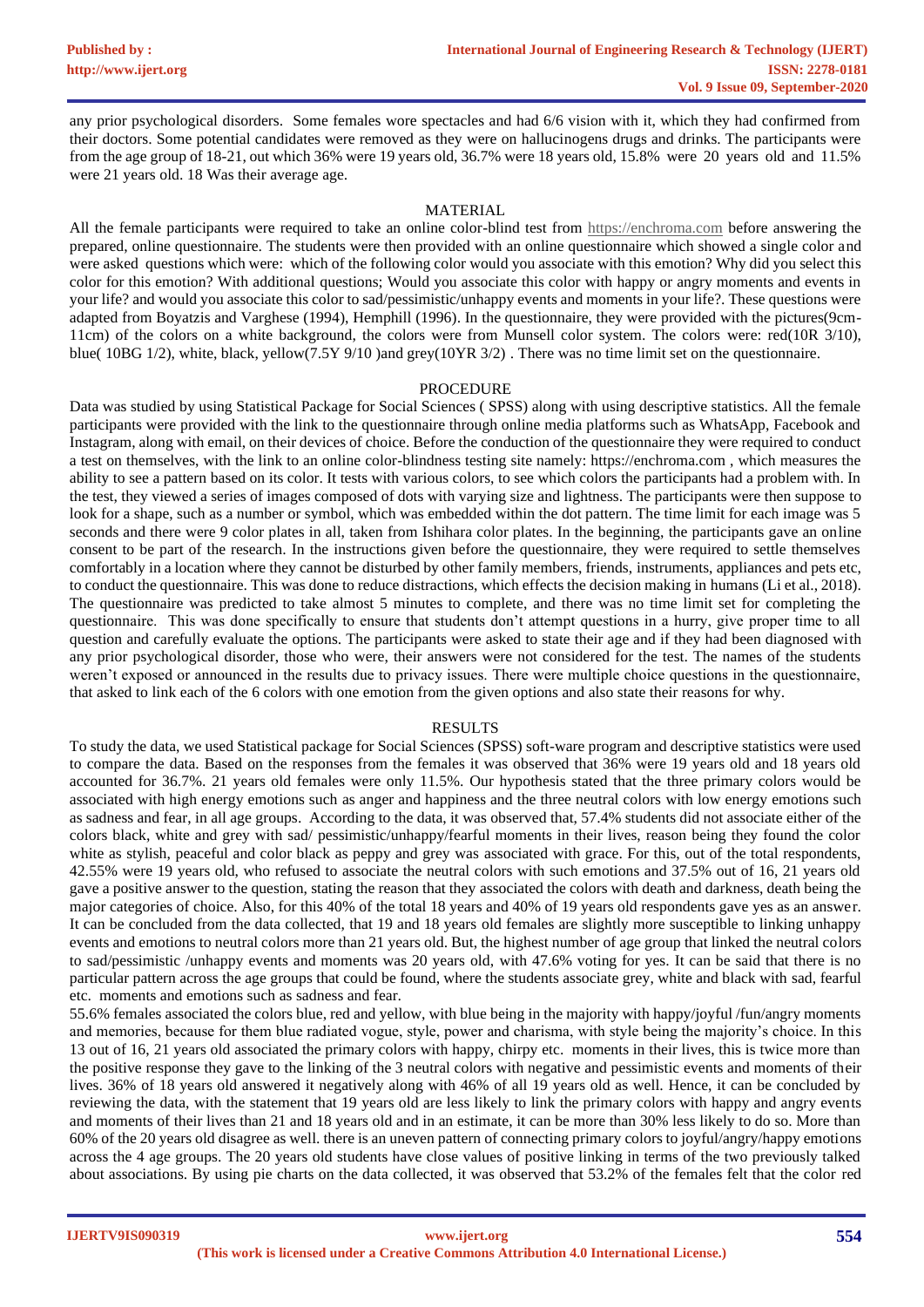makes them feel angry, which is followed by 19% people feeling yellow makes them angry, this is followed by grey, blue, black and white (in the same order). This was because more than 60% felt were reminded of danger, sign boards, police and fire by the color red, with sign boards being a popular choice and the color yellow reminded them of vomit, feces, heat and blasts. In this, less than 8 participants (less than 50%) who were of the age 20 found that the color red makes them feel angry and 14.28% associated anger with the neutral color grey. Only four students from both 18 and 19 years old category associated black color with anger. It can be concluded that from the age group 18 to 21 there is a small increase in the preference of association of neutral colors to anger. More than 66% of the collected and tested students, across the 4 age groups associate the three primary colors red, blue and yellow to anger, with the color red winning the race. The age group which associated maximum, the neutral color like black to anger was 21.

None of the participating females had been diagnosed with any color blindness issues and psychological disorders. Furthermore, upon reviewing the results it was observed that the color black majorly linked with the emotion happiness by 27.3% participants which was closely followed by yellow and then blue. This was because they associated black with energetic moments, power, peppy, style and grace. The color yellow here reminded them of flowers, happiness and rainbows, with rainbows being the popular choice. The pattern of associating black with the emotion happiness showed a steady decline, when we descend from the age 21 to 18 years, with only 12 people associating it with happiness in the age group of 18. It can be said, from the data collected that as females progress through their lives they stop associating neutral colors with happiness and associate primary colors more with it from the age group of 18 to 21. Moreover, it was seen through the pie charts and other statistical graphs that nearly 36% students associated the color red with fear which was closely followed by black, at 25.4% and a tie between the colors grey and white was observed. This was due to the fact that red was associated here with blood, pain and hell, with blood being the majority's opinion. It was concluded that there was no pattern that came out for this association across the years. With 30% of 19 years old females opting for red as a color that brings out fear, it was the highest across the 4 age groups which was followed by 25% of 21 years old. There was a 10% increment in the association of color black to fear from the age group 18 to 20 and it was followed by a sharp decline of 13.9% in the age group of 21. This signals to an uneven pattern of associating the color black with fear from 18 to 21 age group, with the decline present in the age groups of 19 and 21. Here the students associated black with chaos, destruction, malice etc.

Furthermore, in the research it was observed that 47.6% of the participants associated the color grey with the emotion sadness with majority of them being 18 years old. This was because the females associated grey with depression, cloudy sky, sadness etc. This was followed by 14.8% for the color blue, after which came a tie between the colors white and yellow. It was concluded that 18 years old females were more likely to associate the color grey to sadness than 20 and 21 years old.

#### DISCUSSION

The main goal of this research was to establish the association between the primary and neutral colors with 4 emotions which are happiness, anger, fear and sadness and to discover the reasons why, across the females of age groups 18 to 21, by using a Munsell color system, in which it was hypothesized that the primary colors( blue, red, yellow) would be associated with happiness and anger, and the three neutral colors with depressive emotions ; sadness and fear. It was observed that color red elicited the negative emotion fear more than the neutral color black and white and was closely followed by the color yellow. The reason for this was that the students associated the color red with danger, death, blood and hell and as for the color yellow, they associated it with vomit, blasts and heat, thus bringing in the element of war and disgust. There was more than 5% increment in the association of color black to fear from the age group 18 to 20 and it was followed by a sharp decline of more than 10%in the age group of 21. This signals to an uneven pattern of associating the color black with fear from 18 to 21 age group, with the decline present in the age groups of 19 and 21. Here, the students associated black with chaos, destruction, malice etc.

The color black failed to elicit as much fear as color red and yellow, because it was considered as a stylish, peppy color that reminded the students of elegance. The emotion happiness was majorly associated with the color black by the students, reason being it provided the student the feeling of power, energy and they associated the color as 'peppy'. The color yellow came second in being associated with happiness and it reminded them of rainbows, sunshine and flowers. It was observed that there was a decline in associating color black with happiness as we travel from the age group 21 to 18. As the females aged, they stopped associating colors black, white and grey with happiness and anger and primary colors more with it. The color blue failed to associate highly as compared to red and yellow to any of the 4 emotions and was associated with sky, water, style and charisma with sky being the majority. The color grey has been highlighted as eliciting very depressive emotion; sadness, by females of all age groups, with the 18 years old females associating it more with sadness than any other of the three groups and the least in the age groups of 21. From the statistical graphs it was observed that the color red was eliciting anger and rage in more than 50% of the students as it reminded them of screams, danger, pain and sign boards in broad category. White was the least color the students associated with anger as it was perceived to be a color of purity and peace. Majority of the females associated the colors red, blue and yellow with positive/happy/angry events in their lives, with the numbers increasing from the age 21 to 18. It was concluded that there were various pointers that helped females associate emotions to color, at times it was culture and at times it was personal preference and experience. The color white was highly linked with purity, peace and dullness as was in the case of Satio' study (1996). At times white was associated as a depressive color as it was considered bland and plain.

This research and similar, along with future research could highlight trends in associating colors to emotions across nations and cultures. This study could also be helpful in market research of which colors to use for better sales in terms of products eg: which colored product makes the customer feel sad or happy. Future studies on these lines can also help increase the understanding of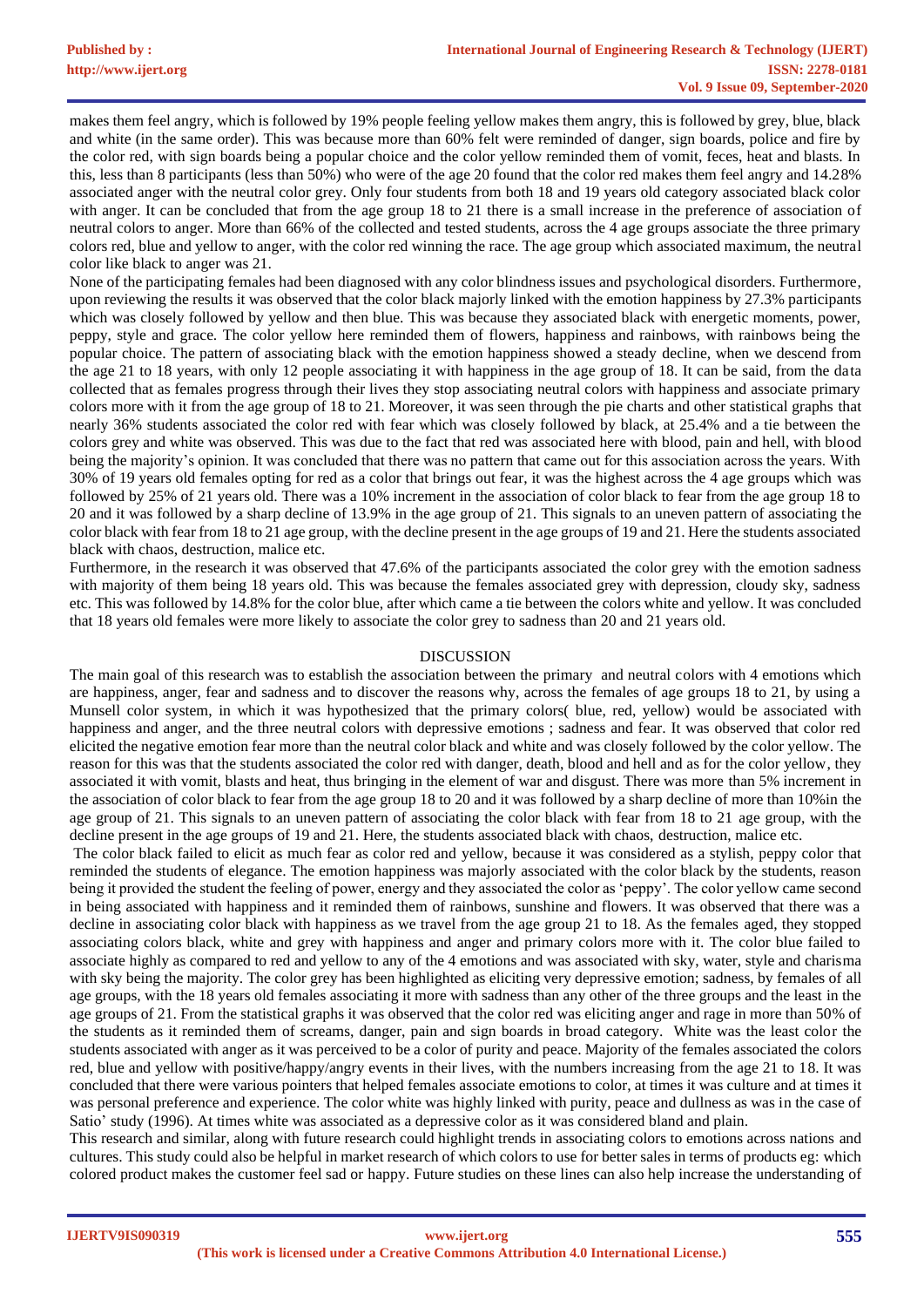which colors combinations are associated with which emotions. Further studies could be conducted on the association of color to emotions when the colors are presented on different colored background. For more studies they could also use rating scales for studying association of colors such as "hot and cold" etc. We can also study the association of color to emotion variation during hormonal changes in a female.

#### **REFERENCES**

- [1] Adams F.M., C.E. Osgood: A crosscultural study of the affective meaning of colour. Journal of Cross-Cultural Psychology 7 (1973) 135-157
- [2] Ballast D.K.: Interior design reference manual, Professional Pub. JjmInc. (2002) Belmont, CA.
- [3] Boyatzis, C. J., & Varghese, R. (1994). Children's emotional associations with colors. Journal of
- [4] Genetic Psychology, 155, 77-85.
- [5] Choungourian, A. (1968). Color preference and cultural variation. Perceptual & Motor Skills, 26, 1203-1206.
- [6] Davey P.: True colours: The glorious polychromy of the past suggests a strong historical need for
- [7] colour, despite current reductive fashions, The Architectural Review 204 (1998) 34-36
- [8] Eysenck H.J.: A critical and experimental study of colour-preferences. American Journal of Psychology 54 (1941) 385-394
- [9] Hemphill, M. (1996). A note on adults' color-emotion associations. Journal of Genetic Psychology,157, 275-281.
- [10] Kaya, N., & Epps, H. H. (2004). Relationship between color and emotion: A study of college students. College Student Journal, 38(3), 396–405.
- [11] Kwallek. N., Lewis, C. M., & Robbins, A. S.(1988). Effects of office interior color on workers' mood and productivity. Perceptual & Motor Skills, 66, 123-128.
- [12] Lang J.: Creating architectural theory: The role of the behavioral sciences in environmental design, New York(1993) Van Nostrand Reinhold [13] Li, V., Michael, E., Balaguer, J., Herce Castañón, S. and Summerfield, C., 2018. Gain control explains the effect of distraction in human perceptual,
- cognitive, and economic decision making. Proceedings of the National Academy of Sciences, 115(38), pp.E8825-E8834.
- [14] Linton H.: Colour in architecture: Design methods for buildings, interiors and urban spaces, New York (1999) McGraw Hill
- [15] Mahnke F.H., R.H. Mahnke: Colour and light in man-made environments, New York (1993) Van
- [16] Nostrand Reinhold
- [17] Parac-Osterman, Đ., Hajsan-Dolinar,V., Ira Glogar, M.(2011) Clothing colours and behaviour of pupils of primary school age . Tekstil, 60 (7), 295. Saito, M. (1996). Comparative studies on color preference in Japan and other Asian regions, with special emphasis on the preference for white. Color Research and Application, 21(1),35-49.

#### TABLE AND GRAPHS

#### Munsell color chart.

| Color        | Hue     | Value/Chroma |
|--------------|---------|--------------|
| Red          | 10R     | 3/10         |
| Yellow       | 7.5Y    | 9/10         |
| Blue         | $10B$ G | 1/2          |
| White        | N/9     |              |
| <b>Black</b> | N/1     |              |
| Grey         | 10YR    | 3/2          |

## state your age

### 139 responses